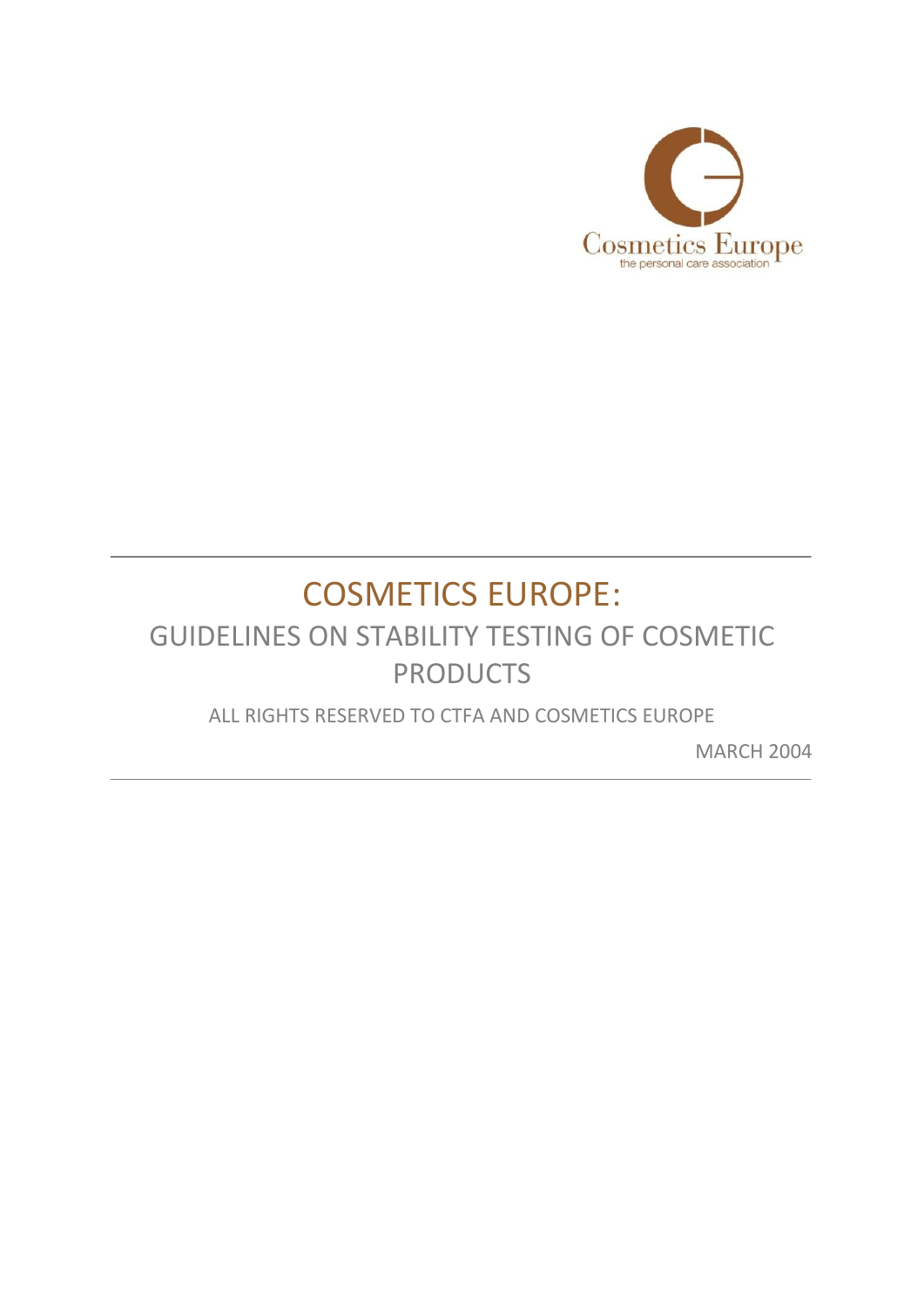



## **GUIDELINES ON STABILITY TESTING OF COSMETIC PRODUCTS March 2004**

## **I. GENERAL CONSIDERATIONS**

## **1. INTRODUCTION**

#### **General**

The purpose of stability testing cosmetic products is to ensure that a new or modified product meets the intended physical, chemical and microbiological quality standards as well as functionality and aesthetics when stored under appropriate conditions.

Because the development cycle of cosmetic products is relatively short, and also, in order that the testing activity does not become economically disproportionate in view of the multitude of product launches each year, each manufacturer must have at their disposal tests that are adapted to their activity. Each manufacturer should design their stability testing program such that it is reasonable and efficiently addresses the testing required.

This document aims to set out guidelines in order to predict and assure the stability of products in the market place. Its purpose is to aid manufacturers of cosmetic products in the selection and the refinement of the appropriate stability tests. Although this guideline can provide a helpful starting point, it is important that manufacturers carefully evaluate new products and technologies and, where appropriate, adapt their testing to reflect differences between product types and formulations.

However, all methods assuring the final stability of a cosmetic product against the categories cited in paragraph below, if it is at least equivalent to the recommendations of the following chapters, are considered as valid. Procedures must be put in place and documented within the manufacturer's internal system.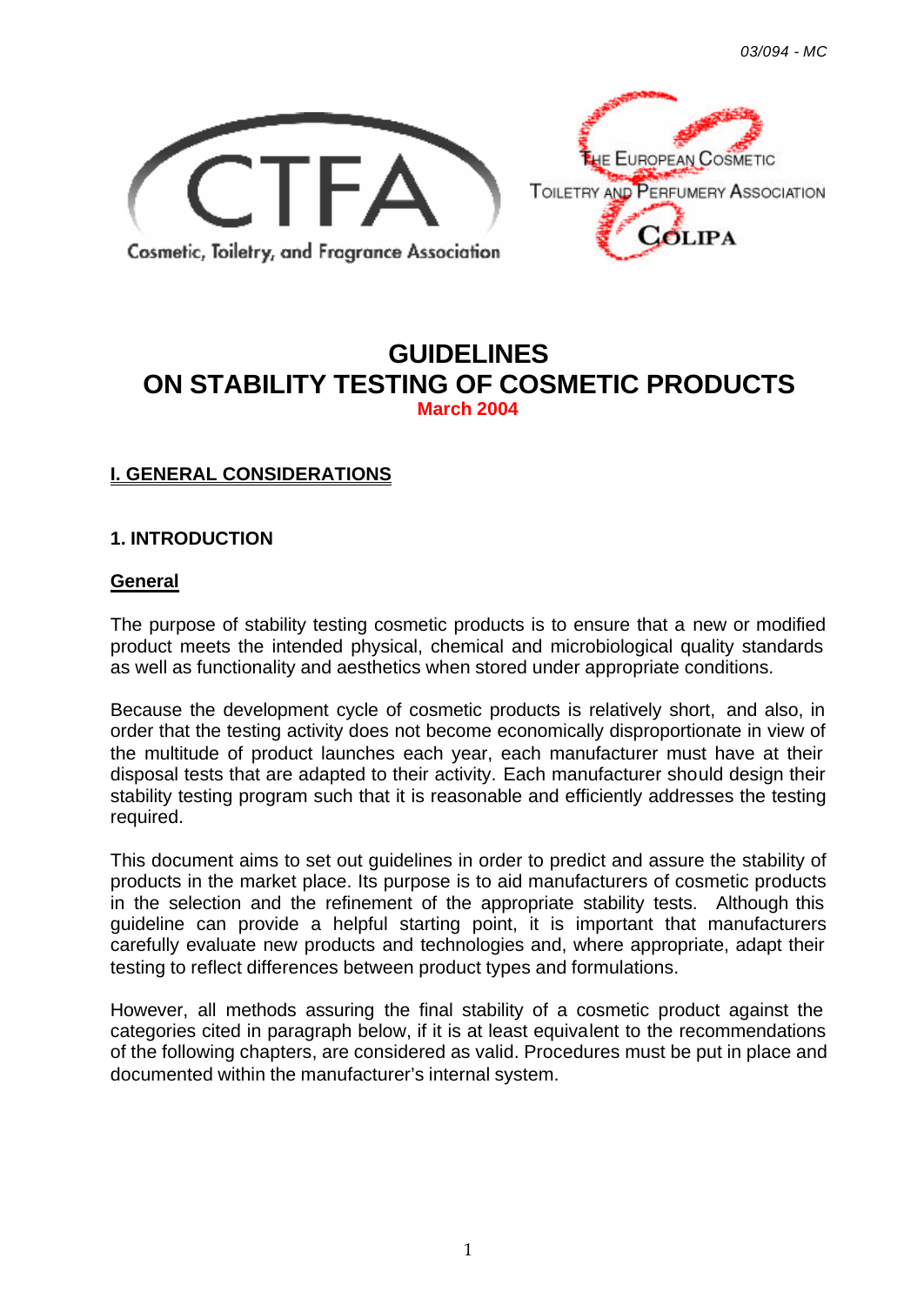## **General Stability of a Cosmetic Product**

Whether conducted in real time or under accelerated conditions, tests should be done in order to assure:

- Stability and physical integrity of cosmetic products under appropriate conditions of storage, transport and use,
- Chemical stability,
- Microbiological stability,
- The compatibility between the contents and the container.

Moreover, concerning methodology, the manufacturer should, for each formula type, select the pertinent criteria according to their experience and evaluate these at one or more temperatures. The evolution of the test parameters should then be judged by the corresponding expert and a decision made for each criterion on the basis of the company's internal procedures and experience. An evaluation, based on all of the criteria should then allow for the predicted or real stability of the product to be deduced.

Because of the wide variety of cosmetic products and their inherent complexity, "standard" stability tests cannot be prescribed. Manufacturers, who have an intimate knowledge of their products and packages, require the flexibility to modify testing protocols and to build a sound scientific basis for assessing product stability. Thus, specific tests may be developed in order to predict possible evolutions of the product, to address new/ unusual technologies, or to be adapted to products having extended shelf lives.

#### **Accelerated Stability Tests**

Accelerated tests, developed because of the relatively short development cycle for cosmetic products, enable the prediction of stability. A commonly accepted practice is to support the forecasts obtained from accelerated stability testing by carrying out periodic post-launch monitoring of retained samples stored at ambient temperatures. The resultant information can also be useful in further improving the product and in refining the methodology used for accelerated stability testing.

## **2. DESIGNING A COSMETIC STABILITY STUDY**

A stability study should include the following considerations (each of which will be discussed in more detail later):

• Identify tests that will "accelerate and predict" the effects of normal conditions of storage and use.

Where relevant, consider stresses, including temperature, that will enable assessment of product integrity under anticipated product exposure conditions.

• Consider evaluation of critical aesthetic properties such as color, fragrance, texture, and flow, particularly after exposure to conditions designed to stress each specific property.

• Consider variation in process conditions.

• Consider the impact of packaging on the contained product, as well as any effects which the product might have on the packaging.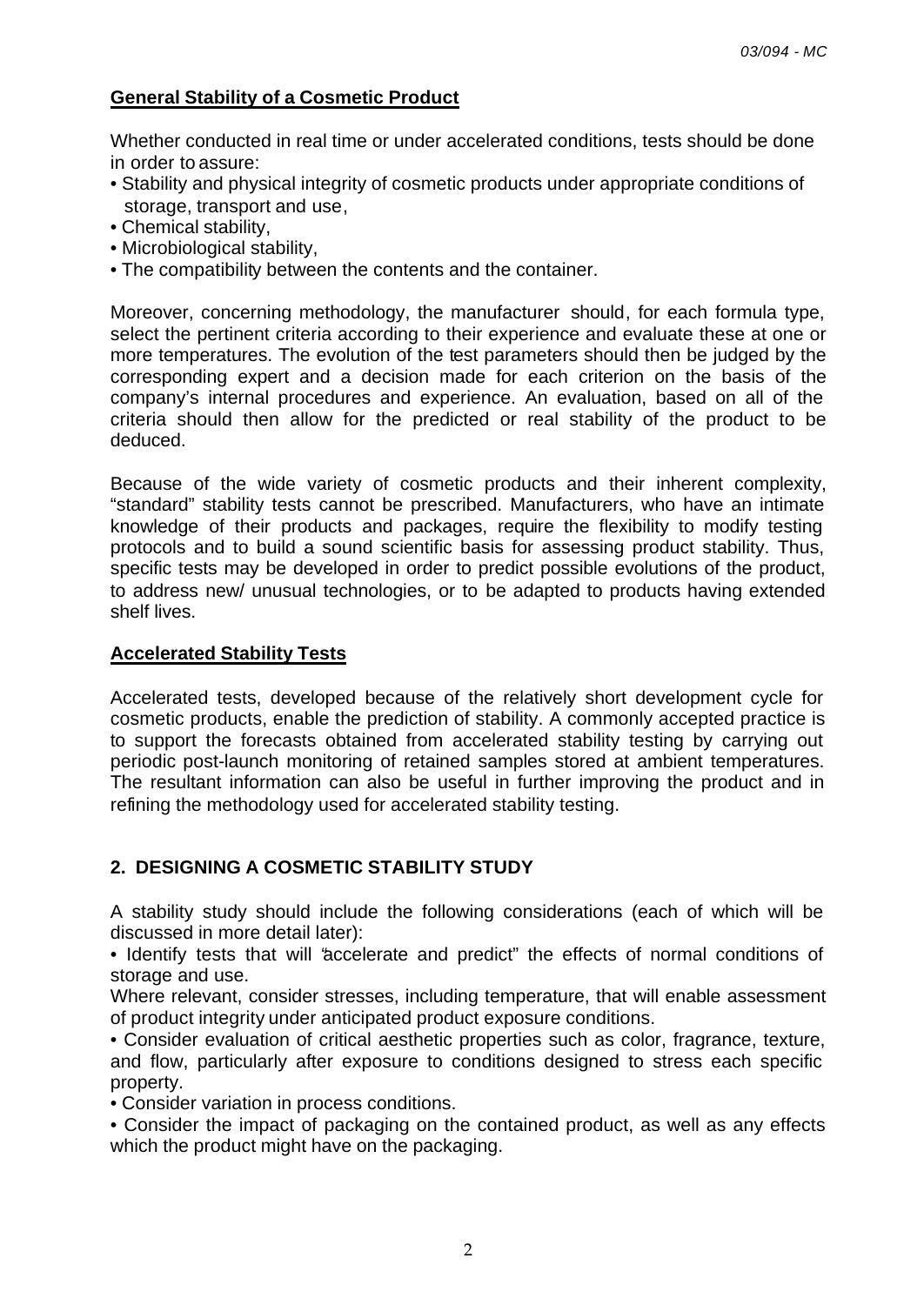## **3. PREDICTING SHELF LIFE**

There is very little generally-applicable published research to support specific accelerated methods for predicting cosmetic shelf life. Some of the reasons for this lack of information are:

- The variety and complexity of cosmetic formulas and packaging.
- The proprietary nature of many products and stability test methods.

• The variety of types of changes that need to be examined, including physical, chemical, microbial, functional or aesthetic changes.

## **"Accelerated" Conditions**

Accelerated test conditions are internationally recognized as appropriately predicting product shelf life in many industries.

Appropriate conditions, for example with regard to temperature and/or duration, should be chosen according to the product category and the in-house know-how and should be based on sound scientific judgment. Data acquired using various techniques at different temperatures and durations can be used, possibly in conjunction with the use of mathematical models, to predict stability**.**

Tests are often performed at 37°C, 40°C or 45°C during 1, 2, 3… months but the temperature used and the duration will depend on the product type. For instance, for certain product categories other temperatures may prove to be more useful.

Based on the accelerated stability results and on its scientific experience, a company may then be able to predict the actual stability for given market conditions.

#### **Scale-Up Stability Testing**

In the early stages of product development, initial determinations of product stability can be made by testing samples from laboratory batches under appropriate conditions. As development progresses, it may be necessary to make more precise determinations of probable stability by testing samples from batches manufactured with equipment representative of that which will be used to manufacture the commercial product. Factors such as equipment type and configuration, process, batch size and product type need to be considered when developing a stability program.

#### **Shade and Fragrance Variations**

It is advisable that stability tests include a representative range of shades and/or fragrances which are judged to represent the stability extremes of the product. If any of these extremes yield results which are unsatisfactory or questionable, additional shades or fragrances should be tested.

In certain circumstances, It may be advisable to test all fragrance variations, because fragrances are more likely to interact with the product than are color shades. Also, some cosmetics come in so many shade variations that testing all shades would not be practical.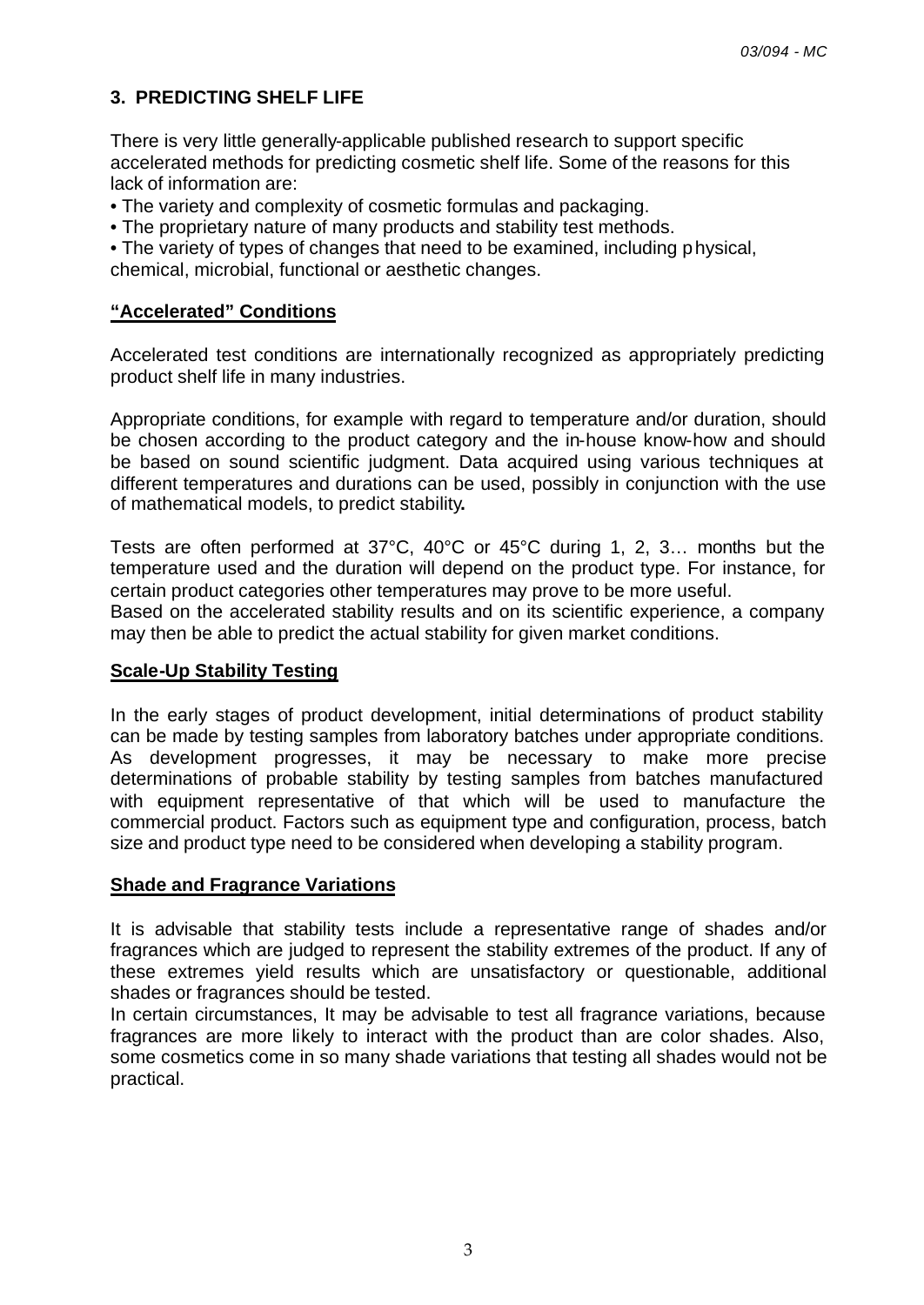## **Packaging**

Packaging can directly affect finished product stability because of interactions which can occur between the product, the package, and the external environment. Such interactions may include:

• Interactions between the product and the container (e.g. adsorption of product constituents into the container, corrosion, chemical reactions, migration);

• Barrier properties of the container (its effectiveness in protecting the contents from the adverse effects of atmospheric oxygen and/or water vapor, and in ensuring the retention of water and other volatile product constituents).

Stability testing should include packaging which is made of exactly the same material(s) and is as similar as possible in all other respects to the package in which the product will be marketed. If the product will be marketed in several different package types, it is advisable to study each package type. Where there is a range of package sizes, it is advisable to test the product in the smallest container. Appropriate controls (for example, product in glass containers) should be used. It may also be advisable to test the packaged product in various orientations (upright, inverted, on its side, etc.)

#### **Parameter variability during product shelf life**

When designing a stability test protocol, it is important to bear in mind that as products age, their properties may change. Because of this fact, stability testing may need to involve testing of properties beyond those which will be evaluated for initial release testing. The assessment of the following criteria is given as an example and is neither exhaustive nor a minimum requirement as the tests will depend on the product category and the packaging type:

- $\triangleright$  Color, odor and appearance,
- $\triangleright$  Changes in the container,
- $\triangleright$  pH,
- $\triangleright$  Viscosity,
- $\triangleright$  Weight changes
- $\triangleright$  Microbial tests demonstrating the ability of the products to prohibit microbial growth during normal use and other specific tests if necessary,
- $\triangleright$  Analytical data in relation to other parameters for specific product types

#### **Confirmatory Monitoring**

As a general rule, it is advisable to employ confirmatory ("real-time") monitoring to gain additional assurance that the accelerated testing is truly predictive of market stability. Such monitoring should be carried out on the actual production product in the final package. Testing can be very simple (for example periodic visual monitoring of production retains stored at ambient temperature), or it can be more complex (conducting stability studies of production retains under controlled temperature conditions which parallel those used in the accelerated testing). Manufacturers may consider supplementing the information gained with such data as trade surveys and consumer feedback.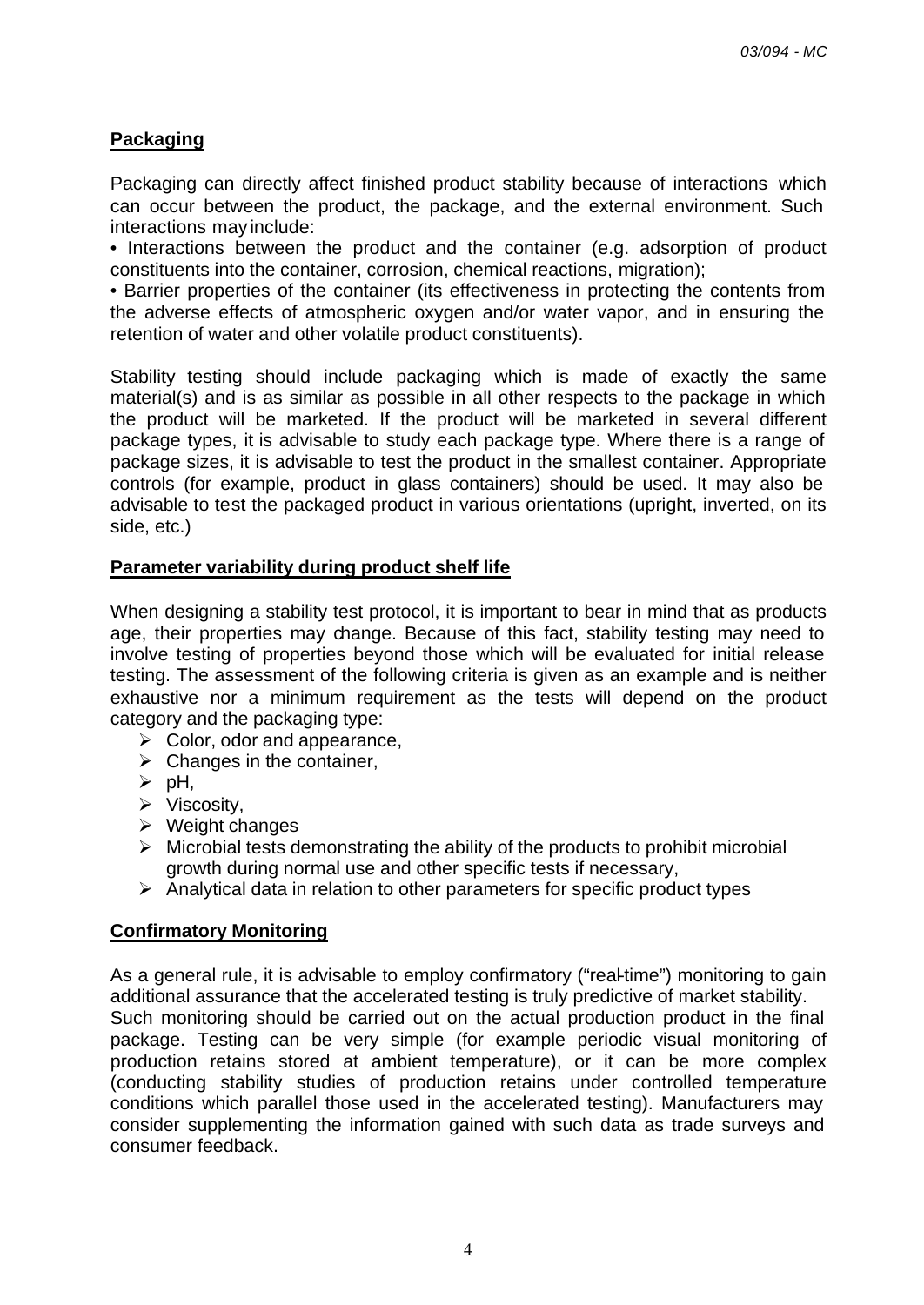## **4. PREDICTING FUNCTIONALITY UNDER STRESS CONDITIONS**

This section describes approaches to predicting how well cosmetics will resist common stresses such as temperature extremes and light. Typically, manufacturers determine whether to perform such specialized testing based on the vulnerabilities of the particular cosmetic product and its anticipated shipping, storage, display and use conditions.

## **Temperature Variations and Extremes**

Temperature cycling and/or "freeze-thaw" tests can reveal some types of inadequacies more quickly than can storage at a constant temperature. Freeze-thaw testing should be considered for certain types of products.

Examples of problems which can be detected by freeze-thaw testing include suspension problems (a tendency to crystallize or cloud), instability of emulsions and creams, package design issues (such as wrinkling or loss of labels, cracking or distortion), corrosion of internal lacquers in aluminum tubes, etc

As products can be expected to encounter temperature and pressure extremes during transport and storage, stability testing at these extremes should be considered, for example :

- $\triangleright$  Low-temperature testing, as well as freeze/ thaw testing.
- $\triangleright$  High-temperature testing.

### **Mechanical and Physical Tests**

Mechanical shock testing is often conducted in order to determine whether or not shipping movements may damage the cosmetic and/or its packaging. Vibration testing can help to determine for example whether de-mixing (separation) of powders or granular products is likely to occur.

#### **Light Stability**

Cosmetics whose packaging may allow the product to be exposed to light should undergo light stability testing. The lighting used in testing should simulate the intensity to which the cosmetic will likely be exposed.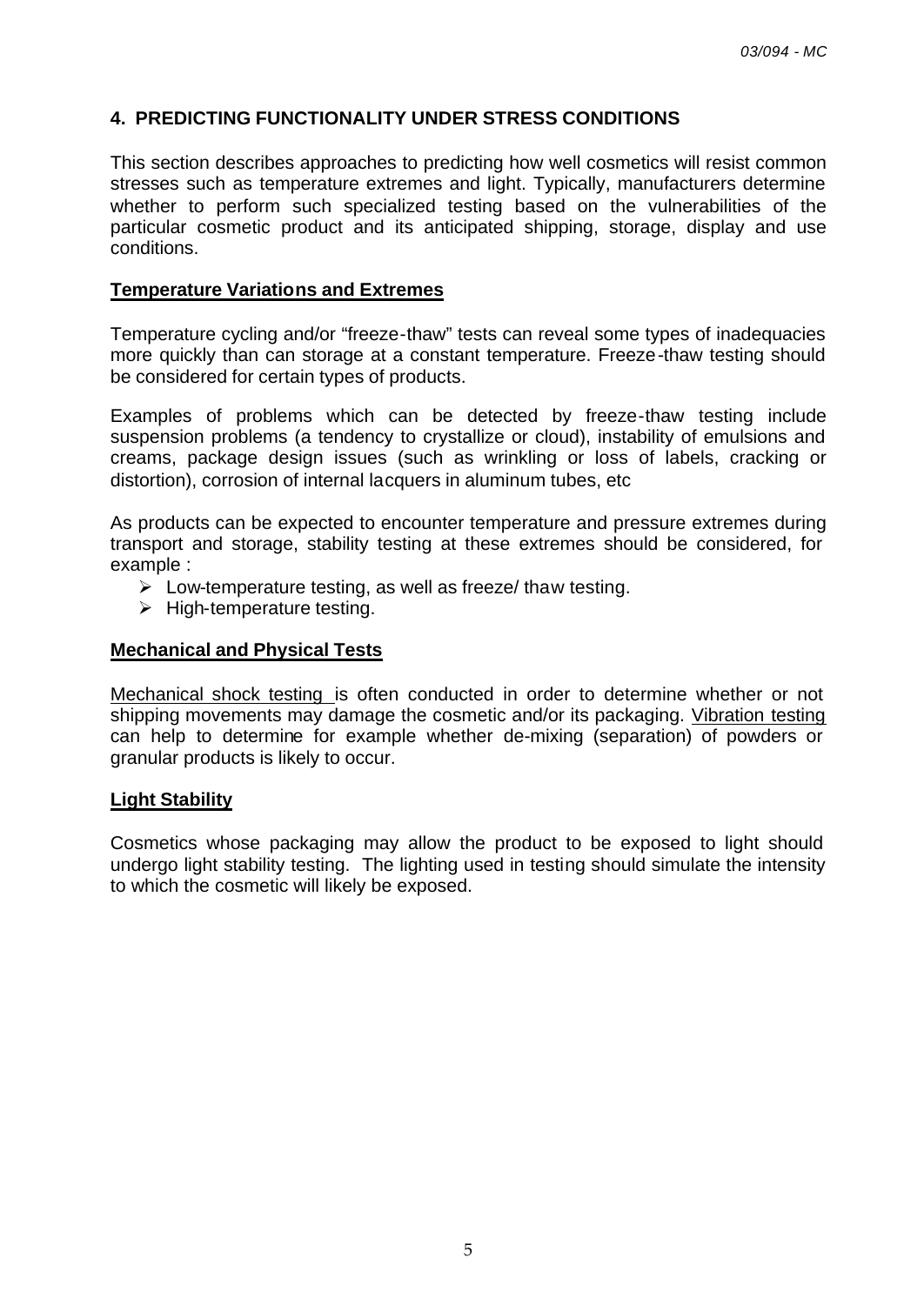## **II. DESIGNING A STABILITY STUDY: A PRACTICAL GUIDE**

### **General**

The following section outlines a logical approach to designing a stability study which highlights key considerations. In reality, however, it is most likely that companies will have already set up programs for each product category based on their own experience (which would nevertheless fit with these principles). This step by step reflection would therefore only be applied to totally novel products or by companies performing stability studies on a particular category of cosmetic products for the first time.

- Consider that throughout the design process the basic principle is to provide data that will assure that the product continues to fulfill its initial function and be of appropriate quality through the course of its intended usage.
- Consider the characteristics/specifications of the product and define clearly what will be considered as acceptable stability, as this may vary across the wide range of cosmetic products and will be dependent on each company's internal procedures and experience.
- Consider the points in the process where the appropriate level of confidence has been reached. The fast cycle time for cosmetic products means that while confirmatory studies are continued a well-designed study should use experience and scientific expertise to answer the key questions about product stability.
- Consider existing data on similar products with similar packaging. The study of past data may give indications as to what areas of product stability the new program should focus to increase the effectiveness and efficacy of the program.

#### **Specific Considerations**

- Determine the parameters to be investigated in the study. These should be relevant to the product type, its specific formulation and package and should take into account any specific legislative requirements. Not all parameters may need to be investigated at every sampling stage if this is reasonable based on experience and scientific principle.
- **•** Determine the relevant conditions under which the product could be stored. These should reflect the normal expected exposure of the product during its life cycle. In addition to testing product in the selected packaging, controls may be considered.

Throughout their life cycle products may be exposed to a number of different conditions during their storage, transport, retail and finally use by the consumer. A stability program should reflect the most likely conditions that will be experienced and attempt to replicate them. Possible areas to be considered may be temperature, light, humidity or physical effects.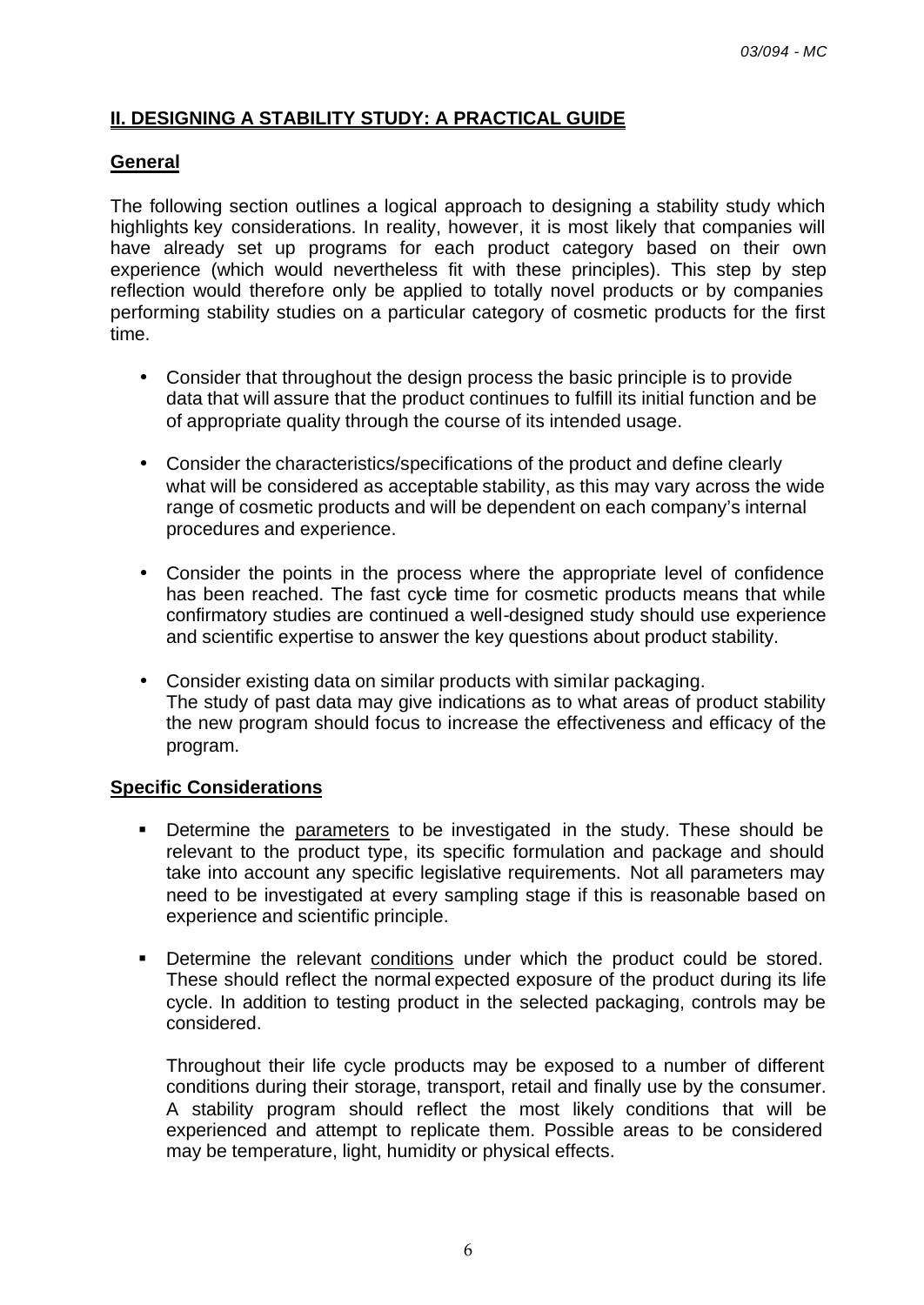- **•** Determine the packaging in which the product should be stored in order to simulate actual marketed products as closely as possible.
- **•** Determine what characteristics and potential interactions of the product and package should be inspected and/or tested. Consideration of the formulation and the package type, size and material should lead to identification of possible areas of interaction that may need to be investigated.
- **Determine the type of batch to be tested (e.g. laboratory, pilot, or production) so** that the product may be representative of commercial production.
- Determine the range of product shades or fragrances that need to be included in the study. Where there are a large number of shades or fragrance variants it may be appropriate to run stability on a subsection of the total product line.
- **•** Determine the frequency of product inspection/testing. It is important to work out what the appropriate frequency of product sampling and testing is throughout the stability program. Adequate amounts of product should be placed to meet these requirements with significant over provision in case retesting is required.
- Determine the nature of any controls that should be included. The choice of products to place on stability to compare against, if required, should be based on the understanding of the stability of those controls and should be set up to investigate specific parameters.
- **Ensure that plans are in place for the collation and storage of stability data and** have a process for next steps based on this data.

\* \* \* \* \*